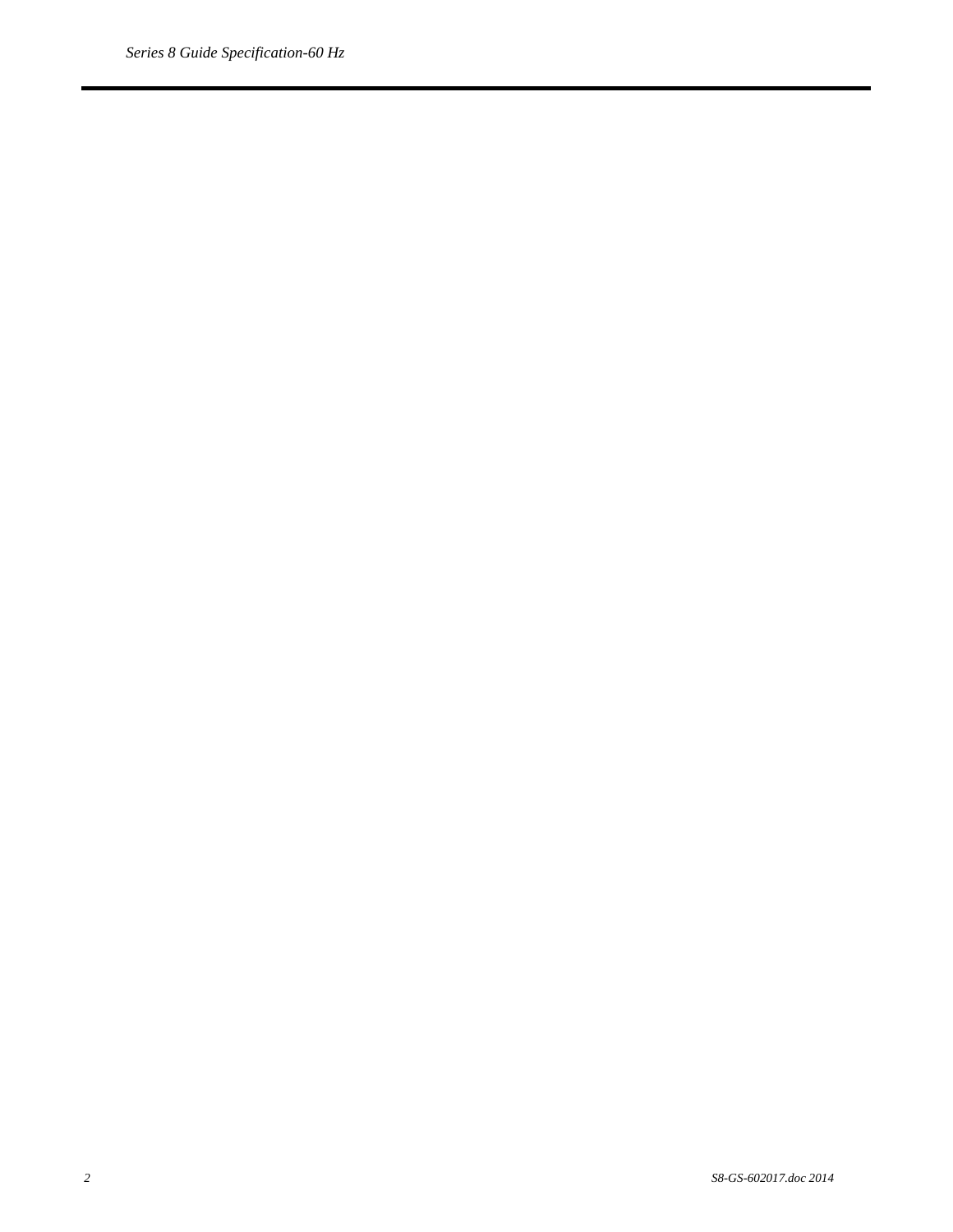#### *1. General*

1.1 The intelligent precision air-conditioning system shall be a **ClimateWorx Series 8** model

1.2 The unit shall be designed specifically for telecommunication, computer and critical equipment room environmental control with automatic monitoring and control of cooling, heating, humidifying, dehumidifying and air filtration functions.

1.3 The unit shall be self-contained, factory assembled and tested, arranged for (downflow) / (upflow) air delivery.

1.4 The system shall have a total cooling capacity of \_\_\_\_\_ kW(Btu/h) and a sensible cooling capacity of \_\_\_\_ kW(Btu/h) rated at an entering air temperature of \_\_\_°C (\_\_\_°F) dry bulb and \_\_\_% relative humidity.

1.5 The system shall be designed to operate on a \_\_\_\_\_ V \_\_\_\_\_\_ ph \_\_\_\_\_\_ Hz electricity supply.

#### *2. Mechanical Parts*

#### *2.1 Housing*

2.1.1 The housing of the unit shall be constructed based on a 14 gauge frame and 18 gauge panel principle with removable panels for maximum service access.

2.1.2 The housing shall be a modular design, which allows multiple units to be installed side by side.

2.1.3 All components shall be accessible through the front panels. **(Standard Units ONLY).**

2.1.4 All panels shall be formed and welded from 18 gauge steel and insulated with 25mm (1") thick, 24kg/m<sup>3</sup> (1.5  $lb/ft^3)$  density fiber-glass insulation.

2.1.5 Service panels shall have gasket, be hinged and locked with ¼-turn captive fasteners to facilitate quick and easy access.

2.1.6 The entire unit shall be finished with epoxy powder paint to ensure proper surface adhesion. The panel colour shall be ClimateWorx standard off-white.

#### *2.2 Blower and Motor*

2.2.1 The unit shall have a double inlet, double width, forward curve, centrifugal type blower operating at a speed below 950 rpm to deliver\_\_\_\_\_\_ m<sup>3</sup>/h (cfm) of air at 75 Pa (0.3" w.g.) external static pressure.

2.2.2 The blower shall be statically and dynamically balanced.

2.2.3 All parts of the fan shall be painted, galvanized or corrosion treated.

2.2.4 The fan bearings shall have a minimum life span of 100,000 hours.

2.2.5 The fan shall be belt driven by dual drive belts that are sized for minimum 200% of the motor horsepower.

2.2.6 The speed of the fan shall be adjustable by means of a variable pitch motor pulley.

2.2.7 The fan motor shall be totally enclosed fan cooled type having class F insulation, IP55 standard.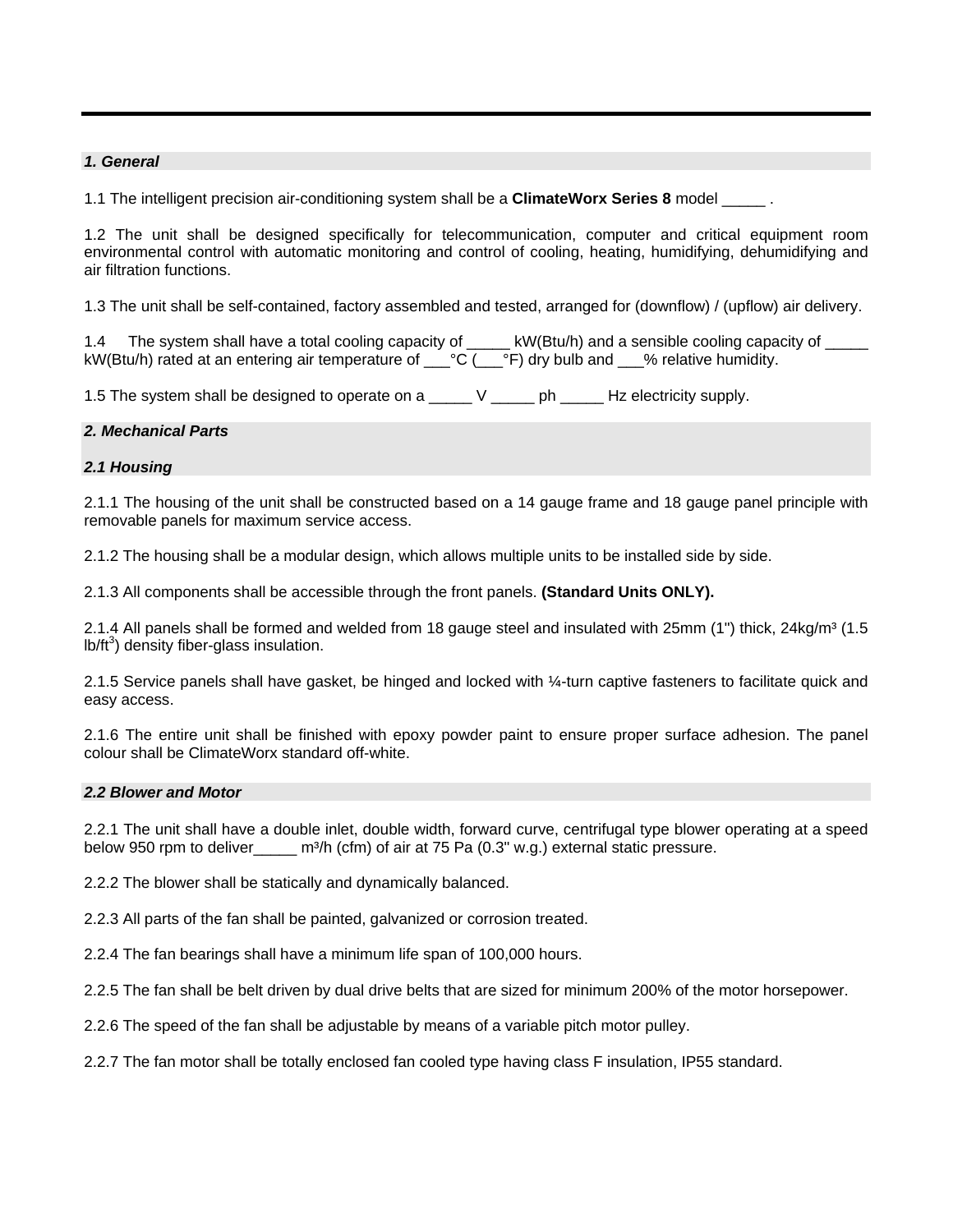# *2.3 Filter*

2.3.1 The filter chamber shall be an integral part of the system, located at the entrance of return air path and should be serviceable from the top of the unit for downflow configuration and from the front for upflow configuration.

2.3.2 The filters shall be standard capacity, 100mm (4") deep, pleated type having 25-30% efficiency, >95% arrestance to ASHRAE 52.1 **(MERV 8)**.

2.3.3 The filters shall be listed by Underwriters' Laboratories as class 2.

2.3.4 The filter chamber shall have the provision to house 152mm (6") high efficiency filters.

#### *2.4 Heater*

2.4.1 Electric resistance heaters shall be provided to offset the sensible cooling effect brought about during dehumidification mode.

2.4.2 The electric heaters shall be controlled via a Silicon Controlled Rectifier (SCR), with an extruded aluminum heat sink to prevent room temperature gradient from exceeding 1.5°C (2.7°F) in 10 minutes.

2.4.3 The heating element shall have a total heating capacity of \_\_\_\_\_ kW (Btu/h).

2.4.4 The heating element shall be of low density, tubular finned construction with a non-corrosive metal sheath.

2.4.5 The heating element shall be electrically and thermally protected.

#### *2.5 Humidifier*

2.5.1 The humidifier shall be a self-contained electrode boiler type complete with water level control and autodrain functions.

2.5.2 The humidifier shall have a steam generation capacity of \_\_\_\_\_ kg/h (lbs/h).

2.5.3 The humidifier shall be designed to operate on ordinary tap water and shall be equipped with automatic water supply and flushing system to reduce mineral precipitation.

2.5.4 The humidifier shall have an Auto-Adaptive control system to optimize water conductivity, control automatic drain/flush cycles, minimize energy waste and maximize cylinder life.

# *3. Refrigeration Parts- DX Systems*

# *3.1 Refrigeration System*

3.1.1 The refrigeration circuit shall be available for operation on non-ozone depleting R407C refrigerant.

3.1.2 The refrigeration circuit shall have the following components:

- **Thermal expansion valve with external equalizer**
- **Refrigerant distributor**
- **Liquid line solenoid valve**
- **Liquid line sight glass**
- **Access valve**
- **Liquid line filter-drier**
- **Liquid line shut-off valve**
- **Low pressure cut-out switch**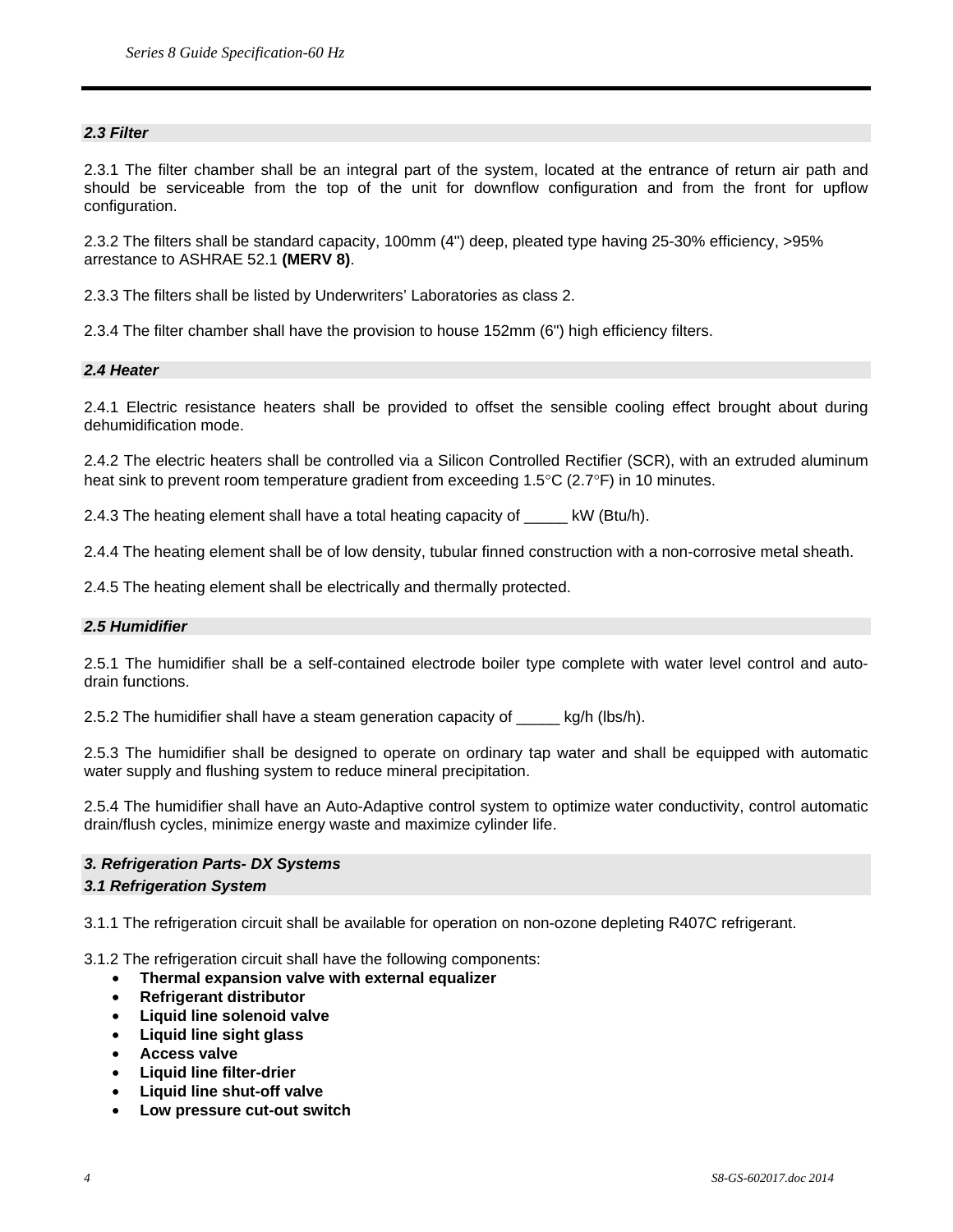# • **High pressure cut-out switch**

3.1.3 The refrigeration circuit shall be pre-piped and leak tested ready for field connection.

3.1.4 All refrigerant piping shall be of type L copper pipe.

3.1.5 All units shall be factory run tested using refrigerant to verify operation prior to shipping.

# *3.2 Compressor*

3.2.1 The compressor shall be of the scroll type. Compressor casing shall have no gaskets or seals to eliminate the possibility of refrigerant or oil leakage into the facilities.

3.2.2 The compressor shall be equipped with the following items:

- **Suction rotolock valve**
- **Discharge rotolock valve**
- **Gauge ports**
- **Internal thermal overload**
- **Vibration isolators**

3.2.3 Compressor positive start feature shall be provided to avoid compressor short cycling and low pressure lockout during winter start-up.

# *3.3 Direct Expansion Evaporator Coil*

3.3.1 The coil shall be of 3/8" OD copper tubes expanded into aluminium fins.

3.3.2 The coil shall have a face area \_\_\_\_\_ m<sup>2</sup> (ft<sup>2</sup>) and \_\_\_\_\_ rows deep in the direction of the airflow and have a maximum face velocity of m/s (fpm).

3.3.3 A stainless steel corrosion free condensate drain pan shall be provided under the coil.

# *3.4 Air-Cooled Condenser (Air-Cooled System only)*

3.4.1 The air-cooled condenser shall be low-profile and the cabinet will be constructed of heavy gauge galvanized steel.

3.4.2 The condenser shall be factory matched for \_\_\_\_\_ °C (°F) ambient.

3.4.3 The condenser shall be constructed of aluminum fins and copper tubes staggered in direction of airflow and arranged for vertical / horizontal air discharge.

3.4.4 The winter control system for the air cooled condenser shall be variable speed control / refrigerant head pressure control.

3.4.5 The winter control system shall utilize **ORI and ORD head pressure control (HPC) valves** to flood the condenser. This system shall include a receiver which is factory piped, heat traced, insulated and adequately sized to hold the charge of the condenser and the indoor unit.

3.4.6 The air cooled condenser shall be suitable for \_\_\_\_\_ V \_\_\_\_\_ ph \_\_\_\_\_ Hz power supply.

# *3.5 Water-Cooled Condenser (Water/Glycol-Cooled system)*

3.5.1 The water/glycol-cooled condensers shall be unit mounted and piped.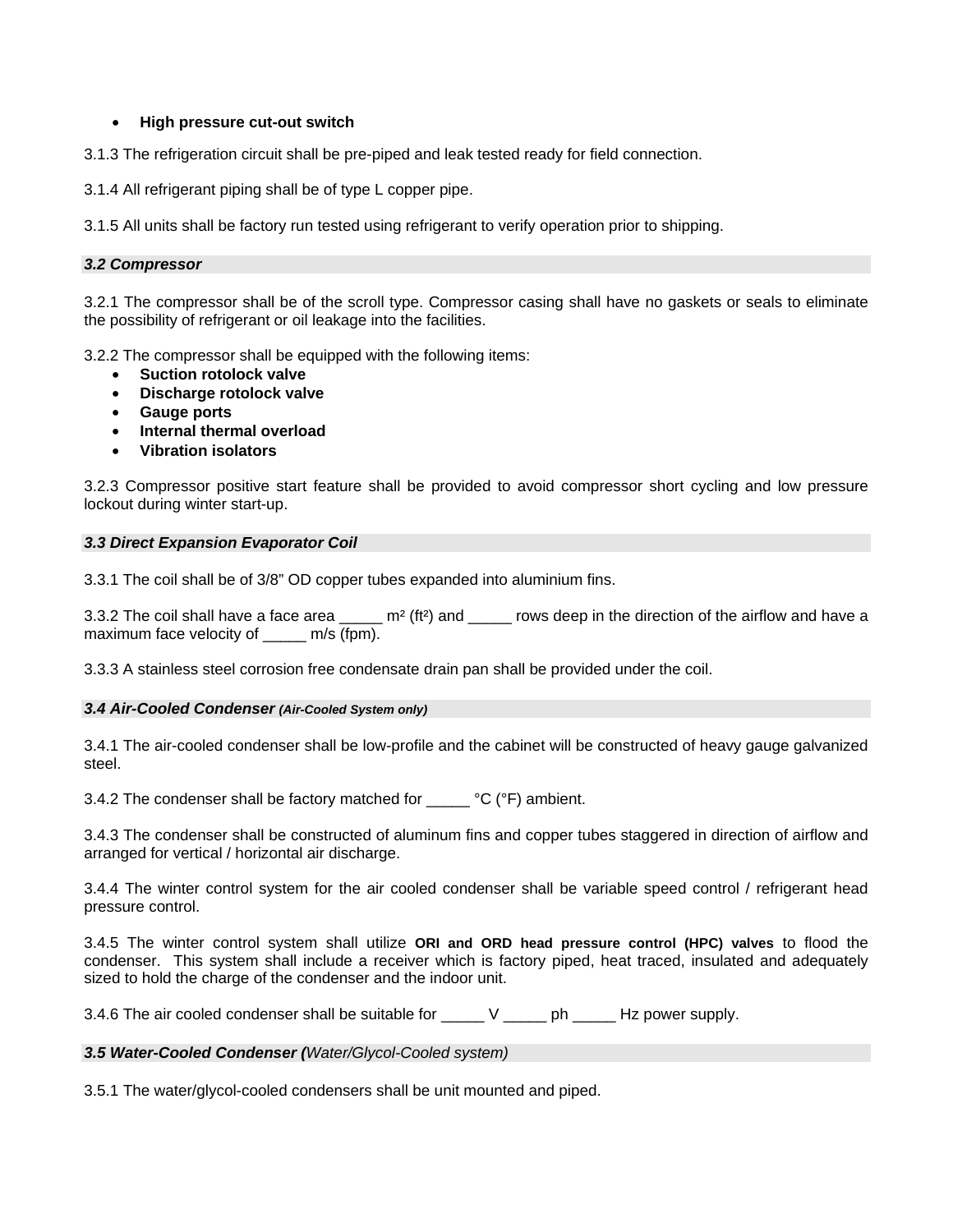3.5.2 Each condenser shall be complete with the following items:

- **Two-way pressure actuated water regulating valve. (Three-way optional)**
- **Receiver**

3.5.3 The unit shall require \_\_\_\_\_ l/s (US gpm) of 29.4°C (85°F) condensing water and have a maximum pressure drop of kPa (psi).

*3.6 Glycol Cooler (Glycol-Cooled System only)* 

3.6.1 The glycol cooler shall be low-profile, constructed of heavy gauge galvanized steel.

3.6.2 The glycol cooler shall be factory matched for \_\_\_\_\_ °C (°F) ambient.

3.6.3 The cooler shall be constructed of copper tubes expanded into aluminum fins and pressure tested to 425 psi.

3.6.4 The fan motor shall be drip-proof with permanently lubricated ball bearings and inherent overload protection.

3.6.5The cooler shall be suitable for\_\_\_\_\_V\_\_\_\_\_ ph \_\_\_\_\_ Hz power supply.

# *4. Mechanical Parts - (Chilled-water system) 4.1 Chilled-water valve*

4.1.1 The chilled-water valve shall be a two-way modulating valve with pressure rating of kPa (psi) (Three way valve Optional).

4.1.2 The valve actuator shall be of an electric type with a totally enclosed dust and water proof enclosure.

4.1.3 The valve actuator shall have a manual operation facility and position indicator.

# *4.2 Cooling Coil*

4.2.1 The coil shall be of 3/8" OD copper tubes expanded into aluminum fins.

4.2.2 The coil shall have a face area of \_\_\_\_\_ m<sup>2</sup> (ft<sup>2</sup>) and \_\_\_\_\_ rows deep in the direction of the airflow and have a maximum face velocity of m/s (fpm).

4.2.3 A stainless steel corrosion free condensate drain pan shall be provided under the coil.

4.2.4 The coil shall require \_\_\_\_\_ l/s (US gpm) of 7.2°C (45°F) chilled-water and the pressure drop across the coil shall not exceed \_\_\_\_\_\_ kPa (psi).

# *4.3 Dual Cooling – Optional – Consult Factory*

4.3.1 Dual cooling unit shall consist of a chilled-water cooling coil as in 4.2.1 with the DX coil as in section 3.3.

4.3.2 Dual cooling shall automatically switch between the chilled water circuit and the DX circuit when commanded by remote chiller interlock.

4.3.3 Dual cooling units are available with any regular condenser option as detailed in section 3.4, 3.5 and 3.6.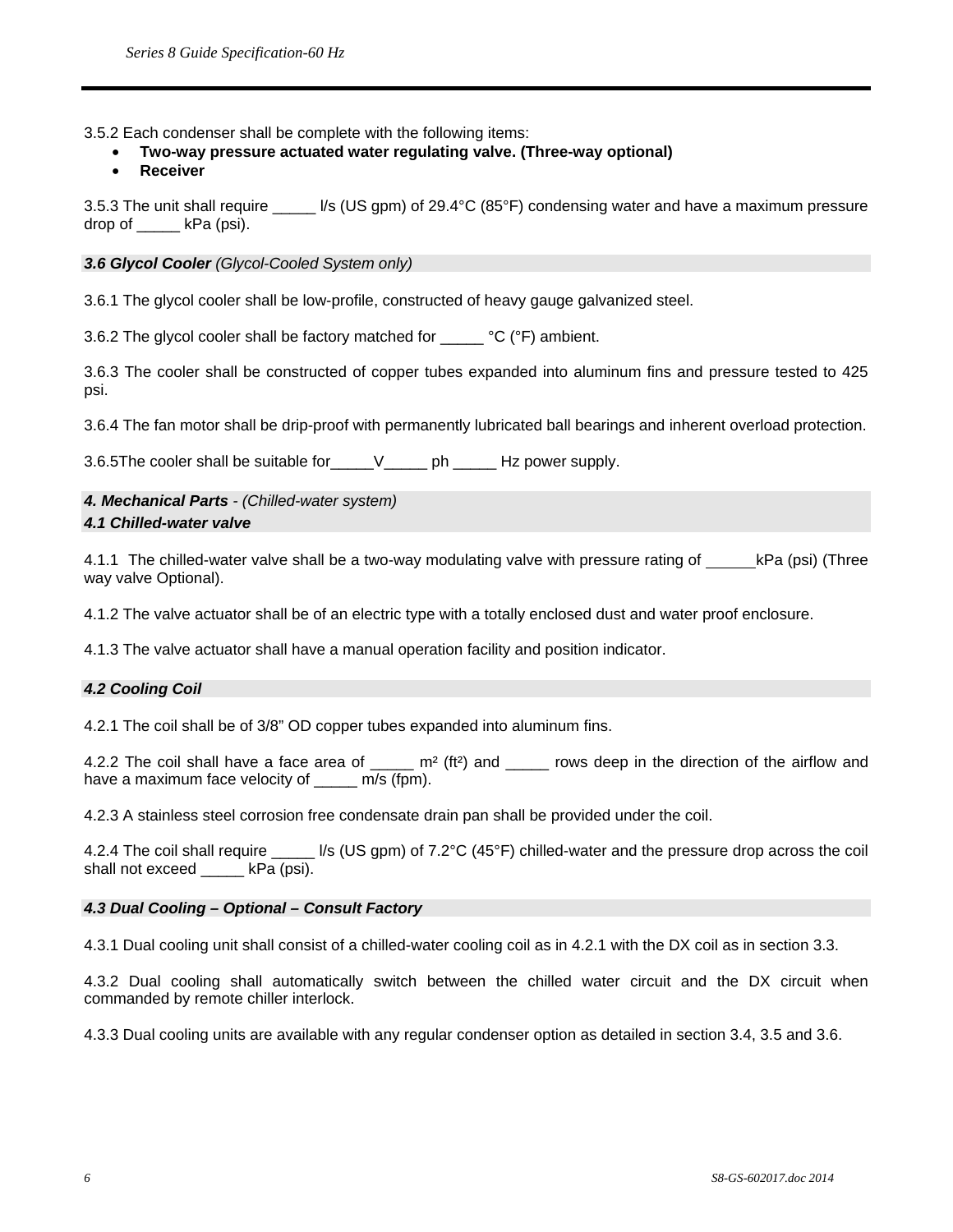# **5. Control System**

# *5.1 System*

5.1.1 The unit shall have a microprocessor based control system with automatic control and monitoring capability.

5.1.2 The control system shall use Proportional + Integral + Derivative (PID) control algorithm to maintain the temperature and humidity to a close tolerance of ±0.5°C (0.9°F) and 3%RH.

5.1.3 The control system shall have a fascia with 240x128 dot resolution touch screen graphical LCD display located on the front panel of the unit for the display and programming functions.

5.1.4 The control system shall display simultaneously the following information:

- **Room temperature in °C or °F**
- **Room humidity in %RH**
- **Unit no.**
- **On/Off mode indicator**
- **Operating status**
- **Active alarms**
- **Date & time**

5.1.5 System configuration and setting shall be stored in non-volatile memory and safeguarded in the event of power failure.

5.1.6 The system shall have at least three levels of programmable password access to prevent unauthorized changes of the system configuration and settings.

5.1.7 The control system shall have a built-in testing routine to simplify field testing and troubleshooting.

5.1.8 The system shall be capable of communicating with a Building Management System (BMS) via an RS485 serial link through a BMS Interface (Communications Bridge) for remote monitoring function.

5.1.9 The system shall have a manual disconnect switch of the locking type, which can be accessed outside of the unit while the door is closed. High voltage electrical components will not be accessible unless the switch is off.

# *5.2 Control Features*

5.2.1 System set points and configuration shall be programmable only when access is gained by entering the correct password.

5.2.2 The following programmable control parameters shall be provided for fine tuning the system to suit the site conditions and requirements:

- **Temperature set point**
- **Temperature high limit**
- **Temperature low limit**
- **Cooling proportional band**
- **Heating proportional band**
- **Temperature dead band**
- **Temperature integral action time**
- **Humidity set point**
- **Humidity high limit**
- **Humidity low limit**
- **Humidifying proportional band**
- **Dehumidifying proportional band**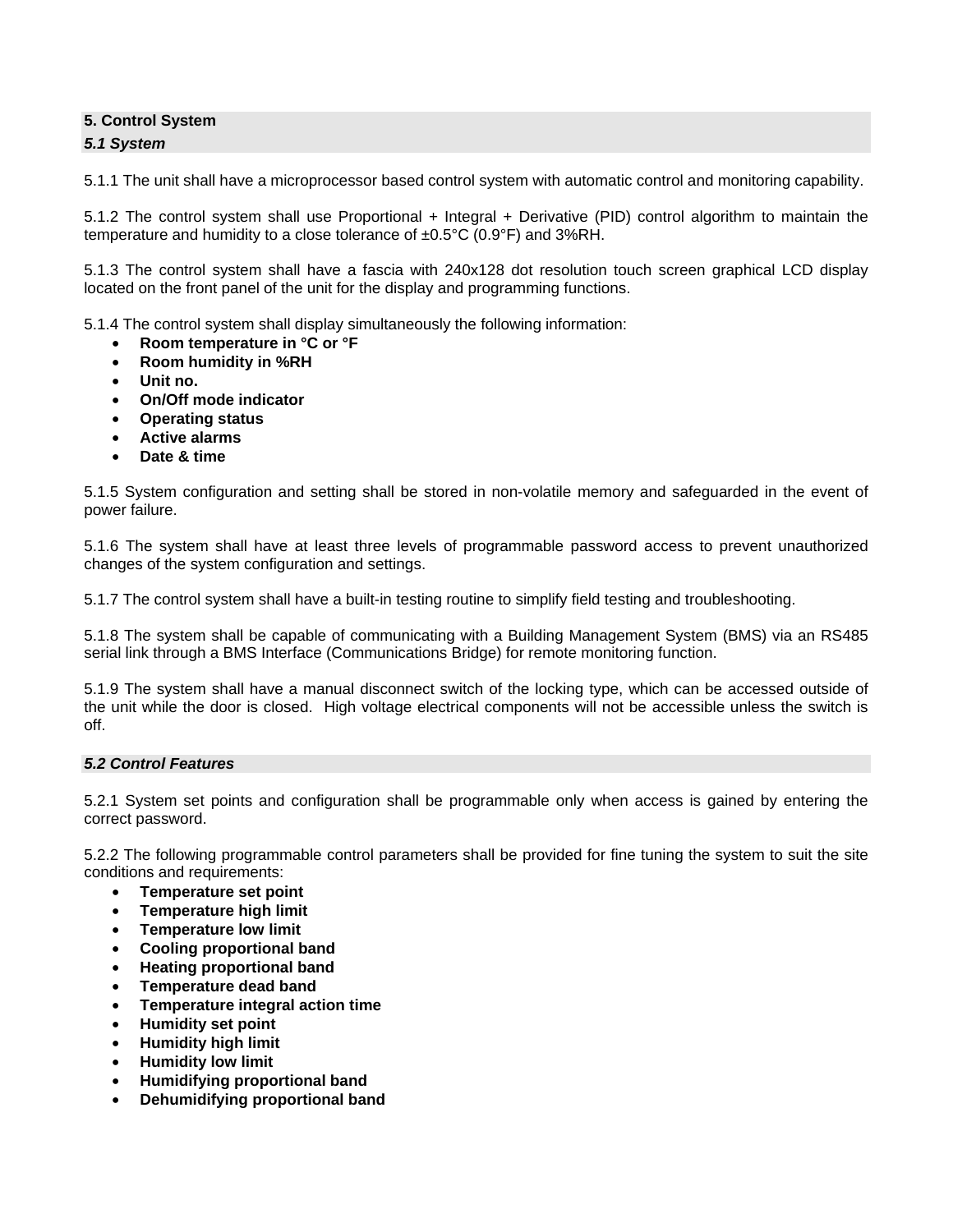- **Humidity dead band**
- **Humidity integral action time**

5.2.3 The control system shall have the following programmable On/Off control mode options :

- **"Local" mode allows unit on/off control via the "I/O" key on the display**
- **"Remote" mode allows unit on/off control via a switch input**
- **"Timer" mode allows 4 event/day weekly automatic on/off/relax control**

5.2.4 For energy saving and extended system life, a "Relax" feature shall be provided in the "Timer" On/Off mode to allow wider temperature and humidity tolerances when the room is not operational.

5.2.5 A "Standby unit enable" input shall be provided to force the unit to start irrespective of the current On/Off status and On/Off mode setting.

5.2.6 The system shall have programmable, manual, or automatic restart option. A programmable startup delay shall be provided for the automatic restart option that allows multiple units to restart progressively when power resumes after a power failure.

5.2.7 The accumulated runtime of the following components shall be logged for energy analysis and planned maintenance:

- **Fan**
- **Compressor**
- **Heaters**
- **Humidifier**

5.2.8 Components shall be scheduled to activate sequentially to minimize inrush current.

5.2.9 The system shall have a temperature and humidity graph which shows the main temperature and humidity variation in the latest 7 days. The data for the graph shall be logged in 15 minutes interval.

# *5.3 Alarms*

5.3.1 The control system shall have the following standard alarms:

- **High/Low temperature**
- **High/Low humidity**
- **High/Low voltage**
- **Filter dirty**
- **Fan fault**
- **Low airflow**
- **Compressor high pressure**
- **Compressor low pressure**
- **Heater overheat**
- **Boiler dirty**
- **Fire**
- **Loss of Sensor**
- **Loss of EX1 (DX only)**
- **Liquid Detection (Optional)**
- **Liquid High Limit (Optional)**
- **Custom Fault 1 and 2 (Optional)**
- **Filter Drier Dirty (Optional DX only)**
- •

5.3.2 All alarms shall have programmable reporting / response options which include: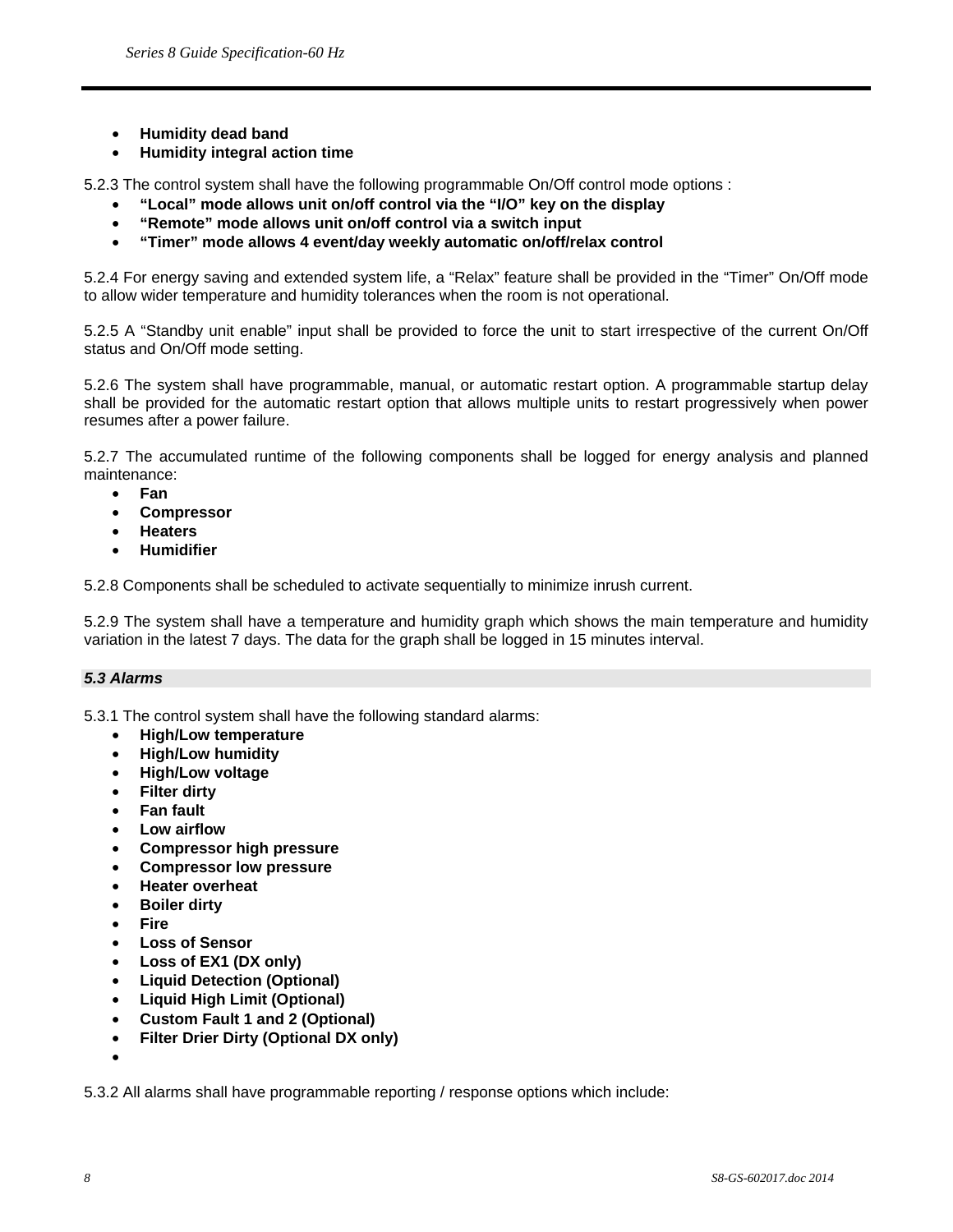- **Polling enable / disable**
- **Unit shutdown**
- **Activate standby unit**
- **Activate common alarm output**
- **Log alarm event**
- **4 warning sound selection**

5.3.3 Alarm messages, when programmed, shall comprise text description and occurrence time. Messages shall be ranked in the sequence of occurrence for fault analysis.

5.3.4 When a programmed alarm condition exists, the audible alarm shall sound and the common alarm output shall close until acknowledged. Active alarm record shall remain until the alarm condition is cleared.

5.3.5 A historical event log, which maintains the latest 50 system events, shall be provided. The text description and occurrence time of the following events shall be logged:

- **Power failure**
- **Power restore**
- **Unit start**
- **Unit stop**
- **Alarm raised**
- **Alarm acknowledged**
- **Alarm cleared**

#### *5.4 Co-Work, Multiple unit configurations*

5.4.1 The units shall have **built-in** master and slave inter-networking capability, **Co-Work**, which allows a combination of a maximum of 16 master or slave units to form a local area network without the need for external hardware.

5.4.2 To achieve the tightest control tolerance and minimize component on/off, the units shall have a built in control step expansion algorithm which uses a multi-step control scheme to coordinate the on/off of cooling, heating, humidifying and dehumidifying steps in multiple units.

5.4.3 The units shall have a sequential load activation control algorithm to minimize the inrush current when components among multiple units are activated at the same time.

5.4.4 The control of a slave unit shall not be limited to any particular master units. Any master unit can control any slave units. In case of a master unit failure or scheduled service, the remaining master units in the same network shall automatically take over the control.

5.4.5 The units shall have a duty sharing control algorithm that helps maintain the required number of duty units, balancing runtime by automatically coordinating units on/off and providing time based auto-changeover.

5.4.6 The units shall have a data synchronization feature. Operation data such as set points, time schedule, and alarm status shall be automatically synchronized among all the units under the same local area network.

5.4.7 To avoid hunting among multiple units, the units shall have a control value averaging algorithm that allows units to exchange sensor readings and control the room based on the common desired average values. Units shall be capable of displaying the network average temperature and humidity or individual unit temperature and humidity.

*6.0 Optional Accessories 6.1 Capacity Control*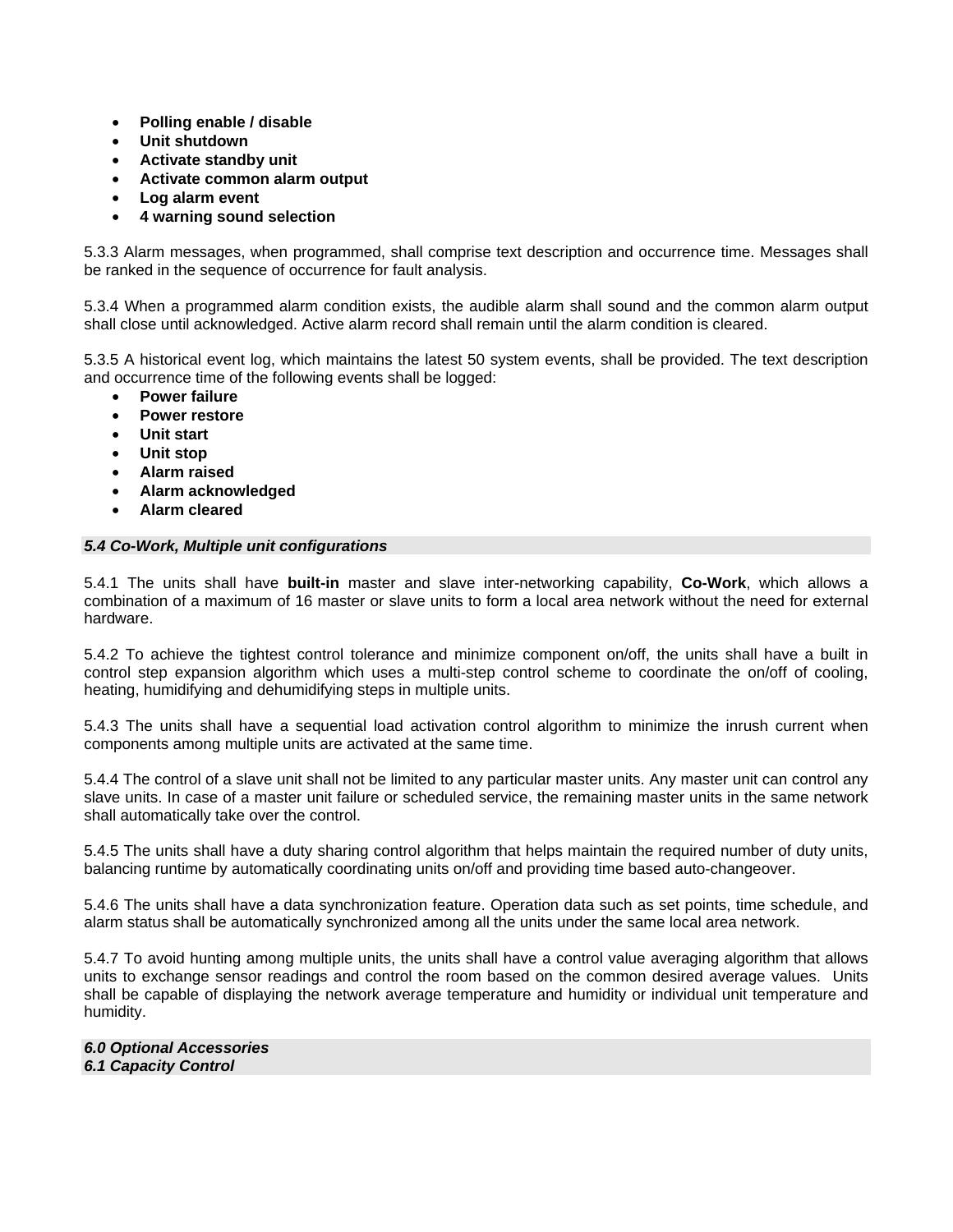6.1.1 Capacity control shall consist of pressure regulated hot gas by pass valve. The valve shall be factory set to bypass below 58 psig suction pressure. A solenoid activated shut off valve shall be used for positive shut off.

6.1.2 Each compressor shall have hot gas by pass to preserve the lead/lag functionality.

#### *6.2 Reheat Options*

6.2.1 Hot Gas Reheat

6.2.1.1 The unit shall have hot gas reheat activated by a three way refrigerant reclaim valve. This option shall provide reheat during dehumidification mode to offset the cooling effect.

6.2.1.2 Each compressor shall have hot gas reheat to allow maximum energy savings and preserve lead/lag functionality.

#### 6.2.2 Hot Water/Steam Reheat

Hot water/ steam coil provides reheat during dehumidification mode or heating in heating mode. Unit is complete with two way modulating valve.

#### *6.3 Liquid Detection*

6.3.1 Liquid detection shall consist of a single point liquid sensor. Sensor wires directly into the microprocessor and includes 10 feet of wire for field placement.

6.3.2 Liquid detection shall consist of liquid cable sensor. Cable wires directly into the microprocessor and includes 10 feet of wire to extend to the bottom of the unit and 15 feet of sensing cable shall be supplied with the unit for field placement.

# *6.4 Floor Stand*

6.4.1 Floor stand shall be a welded steel frame with corrosion resistant finish from 8 to 24 inches ( in 2 inch increments) in height. The stands shall have adjustable legs for leveling with  $\pm$  1.5 inch of adjustment. Turning vanes are available for down discharge units. (**Minimum height for a floor stand c/w Turning Vane is 12 inches)** For floor stands greater than 24 inches please consult factory.

#### *6.5 Discharge Plenum*

6.5.1 Factory plenum matches unit and allows upflow units to supply air directly to space. Plenum has front double deflection grilles and is internally insulated.

#### *6.6 Firestat*

6.6.1 Factory mounted and wired firestat will shut the unit down in the event of high heat detection.

#### *6.7 Smoke Detector*

6.7.1 Smoke detector is factory mounted and wired to shut unit down in the event of the presence of smoke.

#### *6.8 Condensate Pump*

6.8.1 Condensate pump shall remove condensate from evaporator and humidifier when a drain is not available nearby. Pump is shipped loose for field installation. Pump shall be capable of 40GPH at 20ft (optional 126 GPH at 40 ft.) of head.